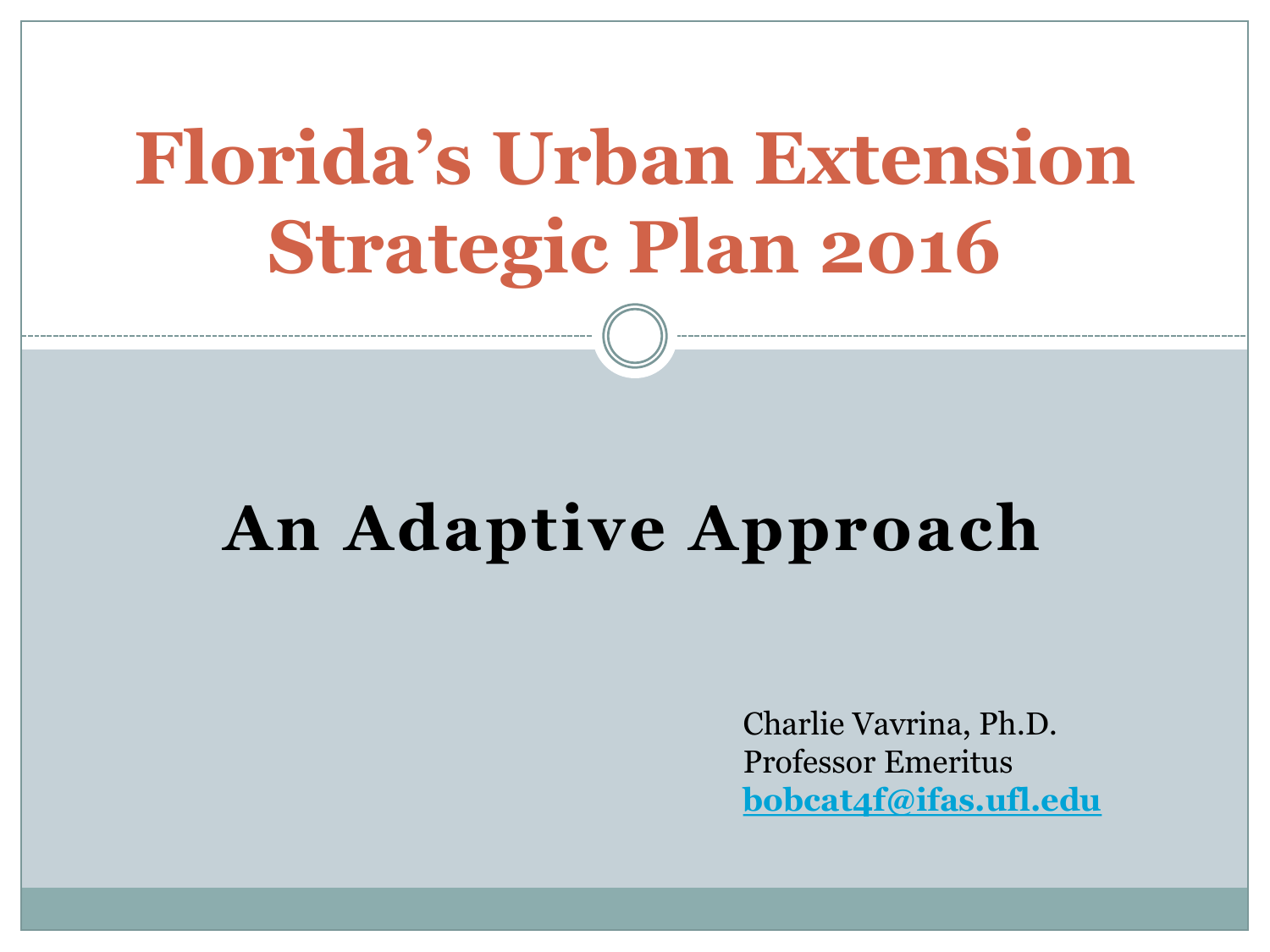#### The "Urbanization" of Florida 19.89 million (2014)  $3^{\rm rd}$  largest state in the US Figure 3. **Population Density per Square Mile Census Block Median**  $<250$  $250 - 749$ 750 - 1999 2000 - 3499  $= 3500$ 120 Miles Bureau of Econ & Business Research College of Liberal Arts and Sciences **CARL MARKET** UF - 2010 Census Data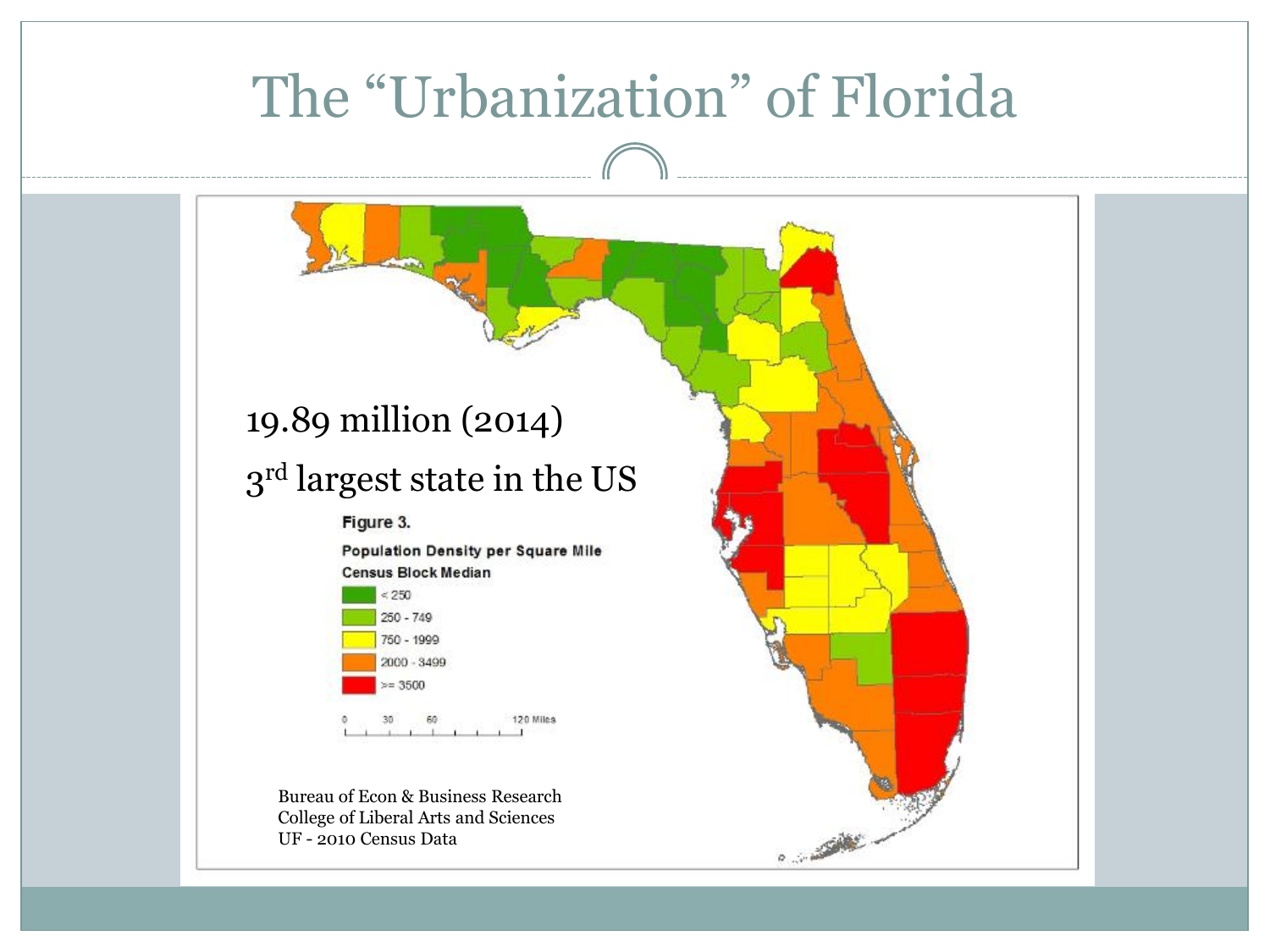#### The "Urbanization" of Florida

• 17.4 million Floridians live in our state's urban regions • 96% of our potential clientele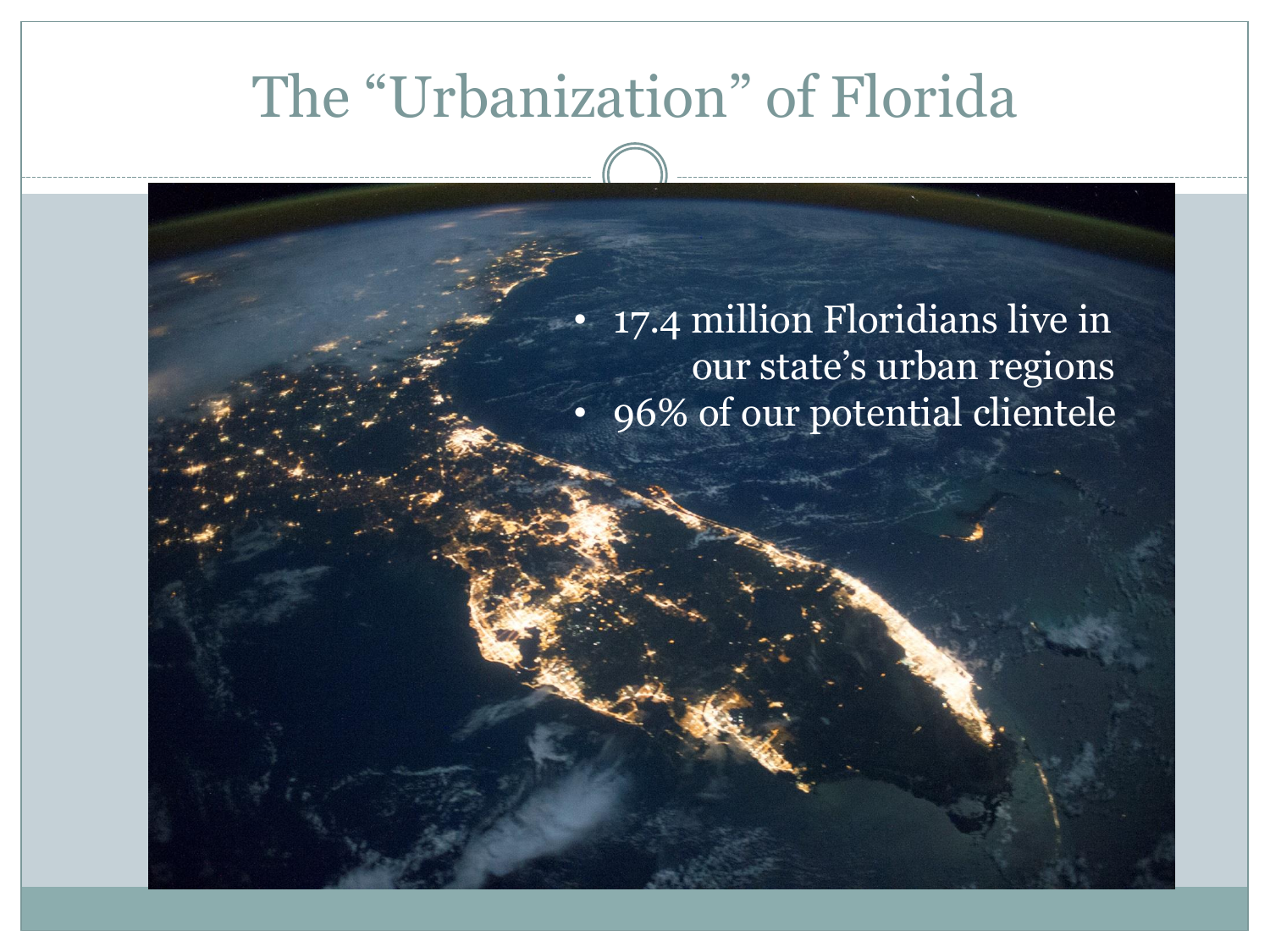#### The National Scene

#### A National Framework for Urban Extension

**A Report from the National Urban Extension Leaders**

**24 June 2015**



#### **Steering Committee Members**

Deno De Ciantis; Julie Fox; Brad Gaolach; Joan Jacobsen; Chris Obropta; Patrick Proden; Marie A. Ruemenapp; Jody Squires; Charles Vavrina; Steve Wagoner; Mary Jane Willis;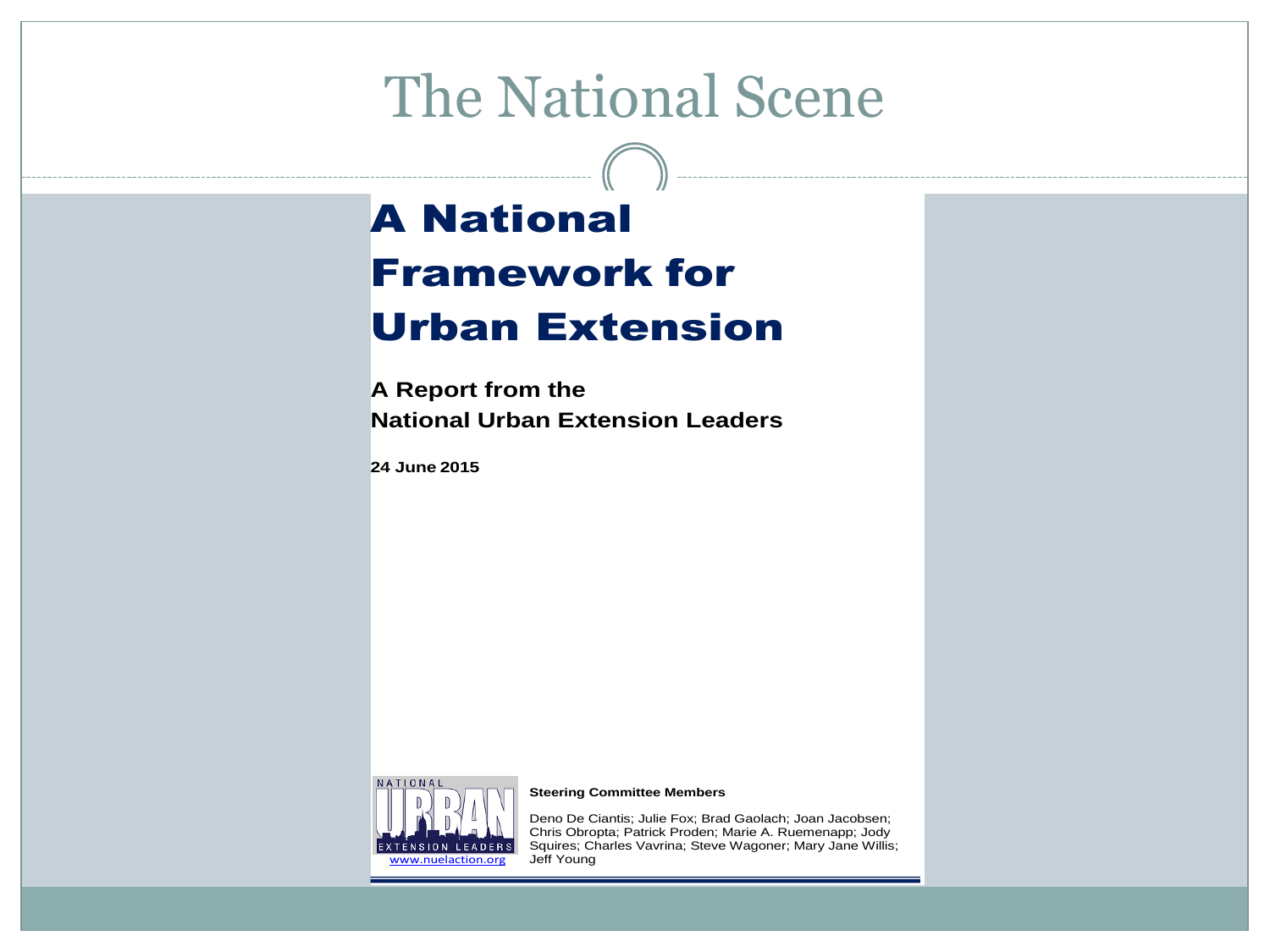# Nationally Identified Urban Themes

Common themes are emerging in the literature on the uniqueness of an urban Extension focus:

- **Positioning**: How Extension is positioned at the national, state, regional, and city levels
- **Programs**: How Extension addresses the multitude of issues and priorities in the city
- **Personnel:** How Extension attracts, develops, retains, and structures competent talent
- **Partnerships**: How Extension collaborates to leverage resources for collective impact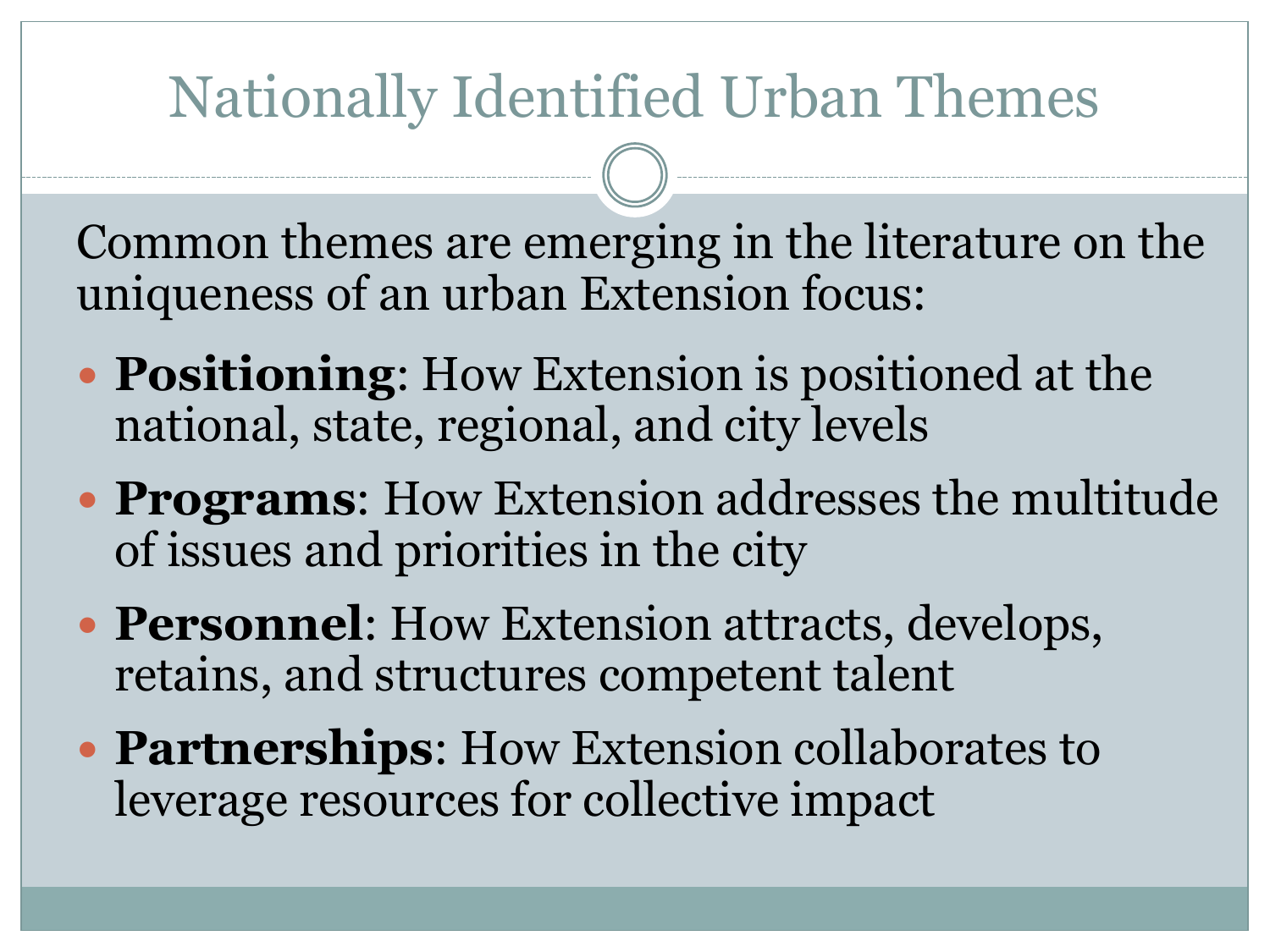#### Nat'l Urban Ext. Leaders Suggest

- 1. Extension must have a substantial presence in cities and metropolitan areas
- 2. Ensuring the future requires that Extension evolve in response to the demographic trend of urbanization
- 3. The most effective way for urban Extension to operate is in partnership with a well-developed group of organizations where roles are distinct yet missions are aligned; where visibility, credit and resources are shared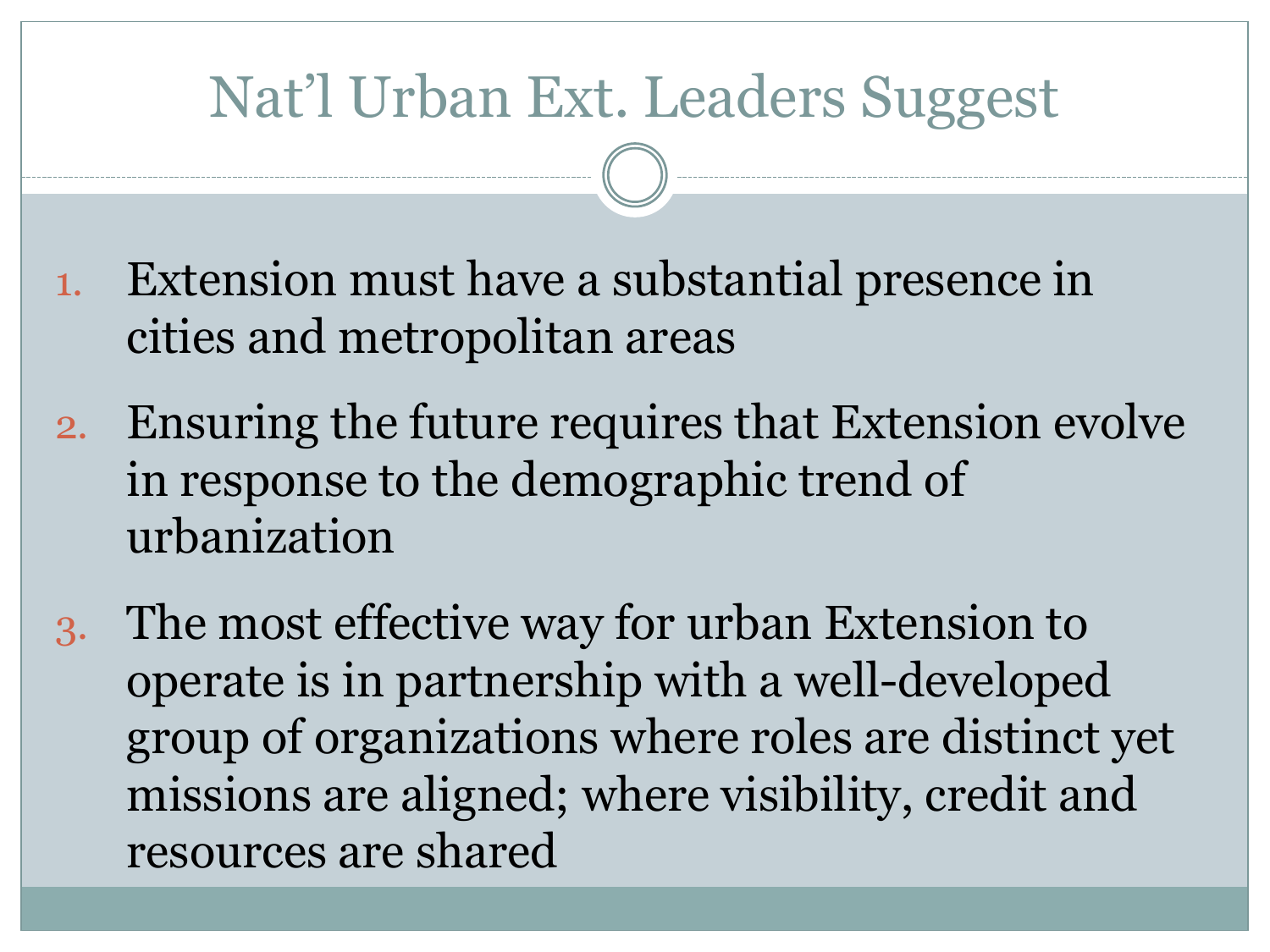#### Nat'l Urban Ext. Leaders Suggest

- 4. Programming and other initiatives must begin to be interdisciplinary in approach, and work with a wide range of partners on a multitude of levels
- 5. The relevancy of urban programming is not found solely in one unit, but across the entire university
- 6. Authentic professional development delivery must be created to address the needs of Extension personnel in urban areas.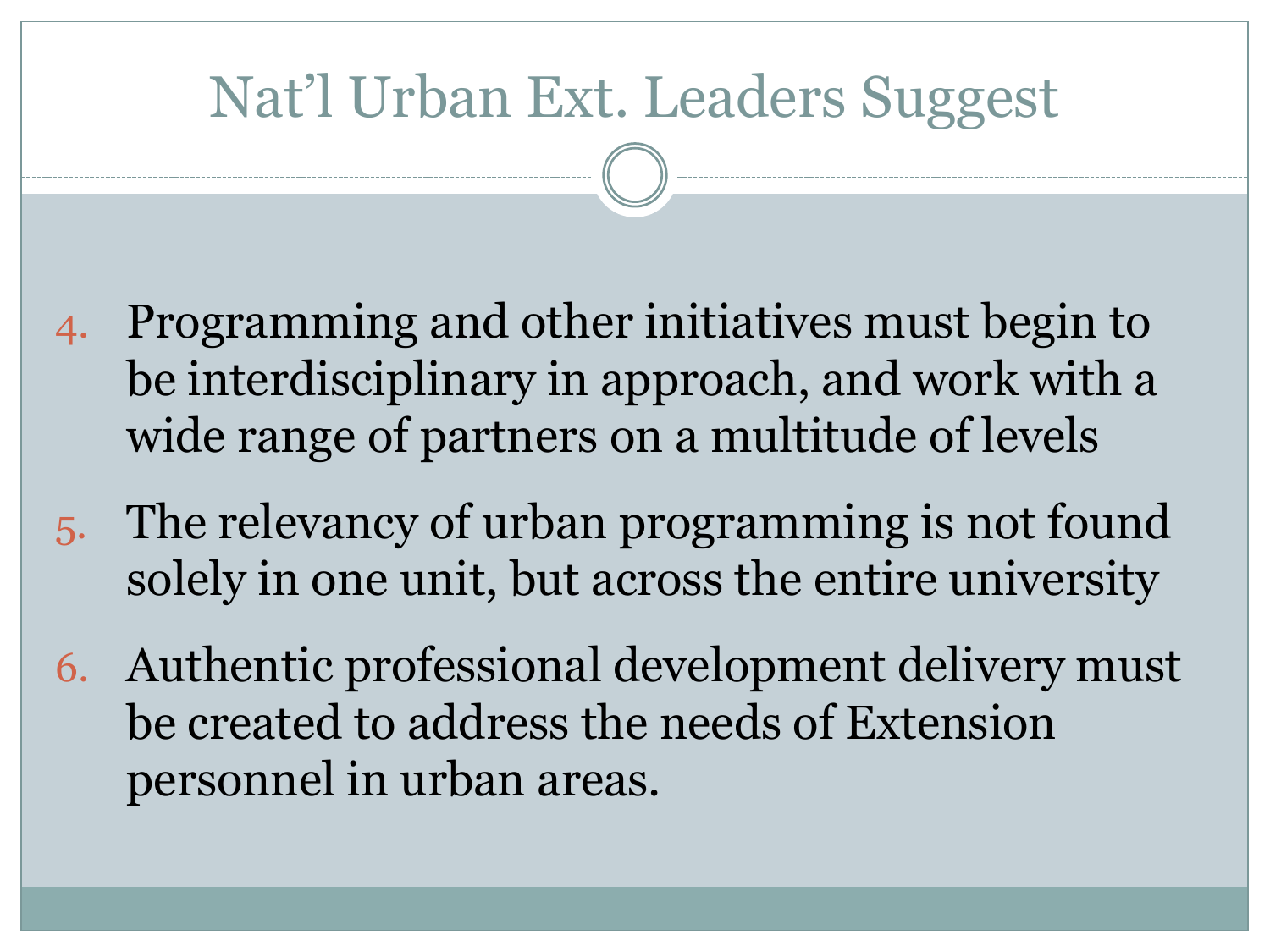#### Why Urban Extension in Florida?

- FL Extension has been transforming programming) for urban audiences for a long time and creating new approaches and technologies to meet new demands.
- However, more structure is needed to deliberately and strategically adapt Extension processes to meet and address the needs of our urban populations.
- Urban Extension efforts in Florida require the support of not just IFAS but the whole university in keeping up with the state's changing issues, demographics, and population.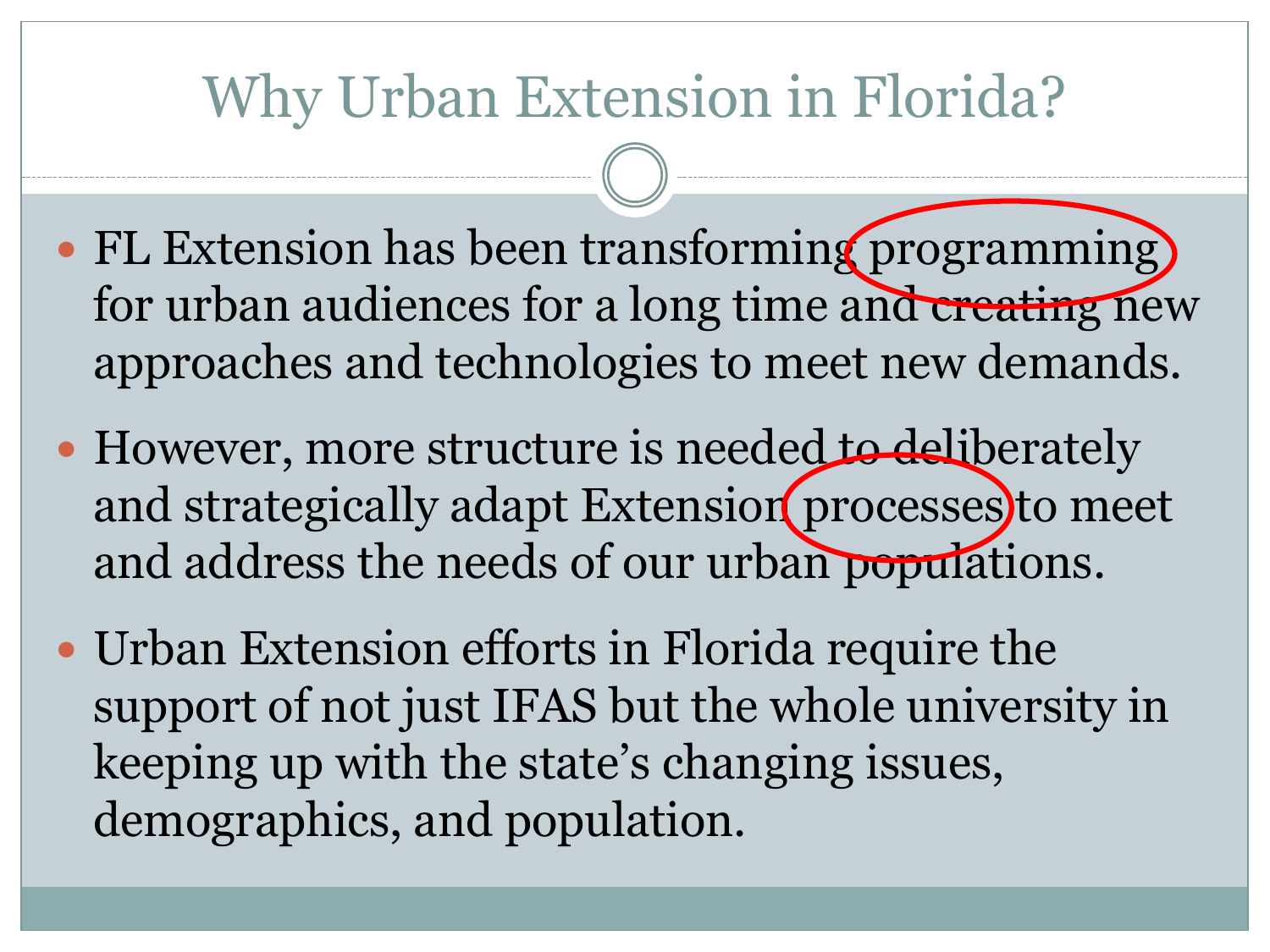# Why Urban Extension?

 $14$ 

21

23

22

26

39

 $17$ 

١g

28

Approximately 50% of our funding comes from the state

160 state legislators Senate (40) Districts House (120) Districts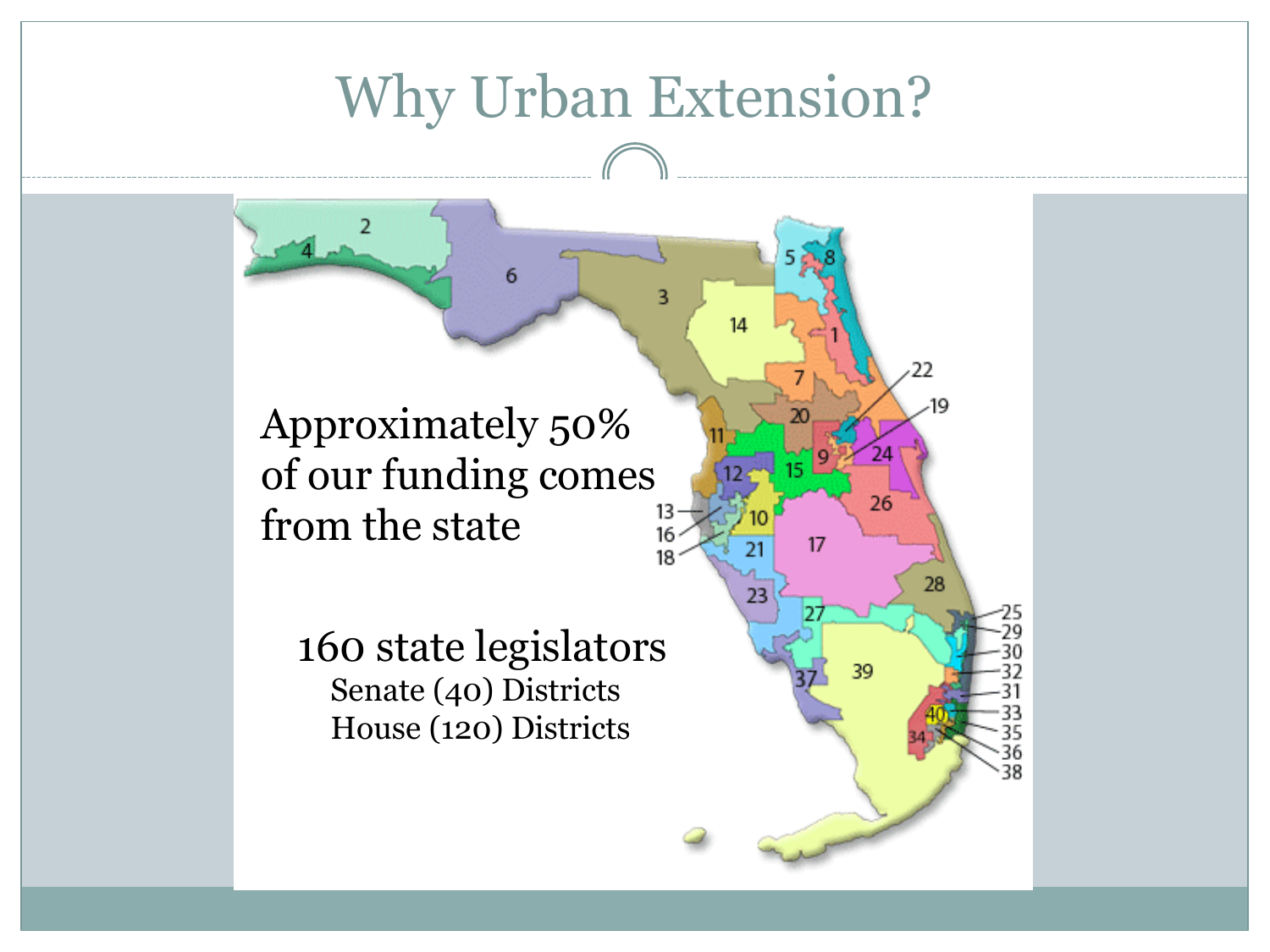#### Dean & Director's Charge to the Team

"I see urban not as a separate function, but a seamless addition to the rest of our Extension programming."

- Build an urban platform that strengthens Extension as a whole.
	- "A rising tide floats all boats"
	- More determined, directed, issues oriented
- Develop key principals (Best Management Practices) for urban Extension.
- Strengthen relations with urban county/city administration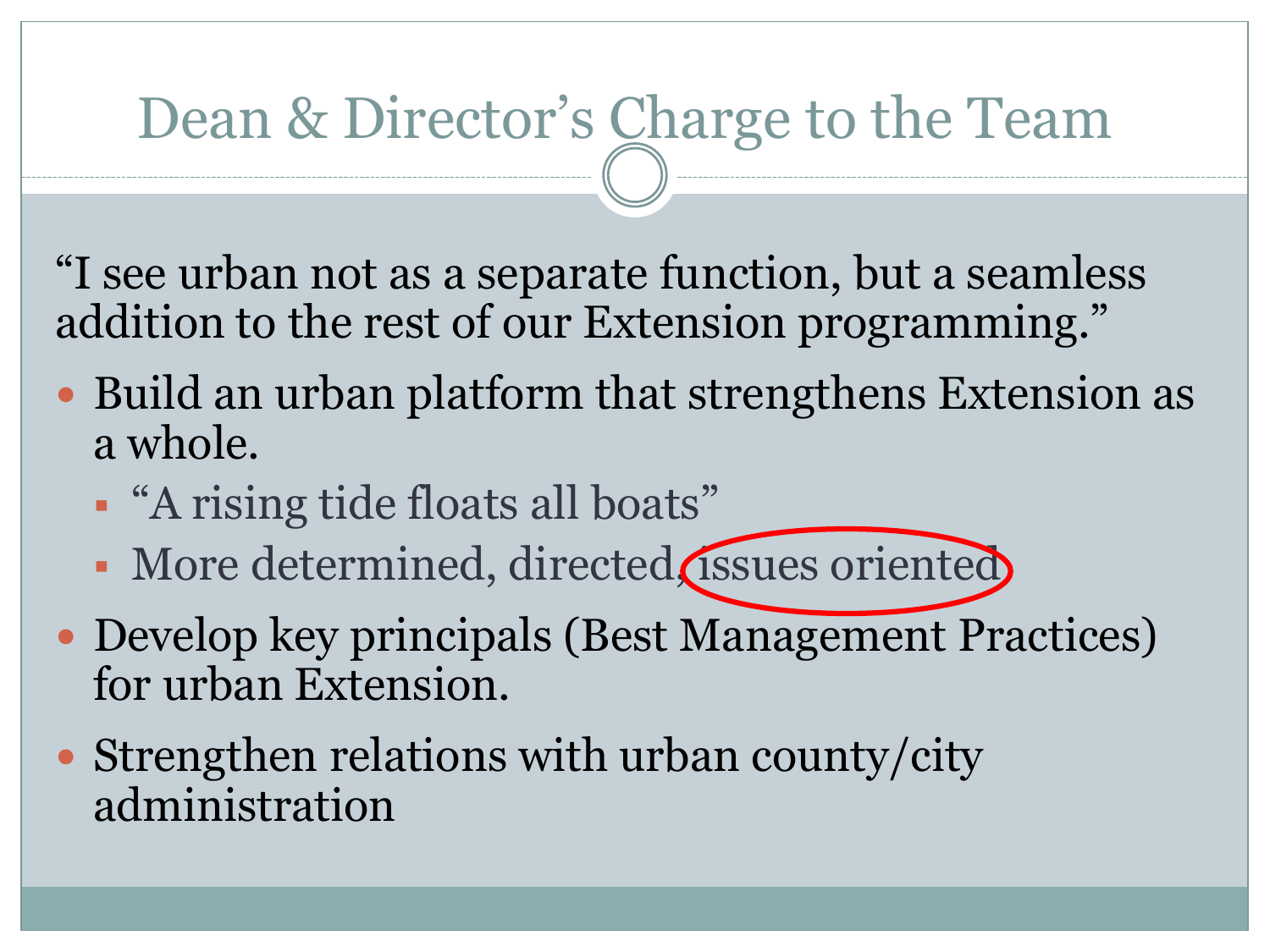#### Urban Extension Taskforce Timeline

#### August 2013

- June December, 2014
- January 28 30, 2015
- $\bullet$  Feb June, 2015
- July 14, 2015
- Sept  $29 30, 2015$
- Urban Ext. Taskforce given charge
- Urban Ext. Conference & Taskforce Baselining
- Strategic Plan Workshop
- Plan Development
- Steering Committee presents plan to Dean
- Extension Leadership reviewed and accepted the plan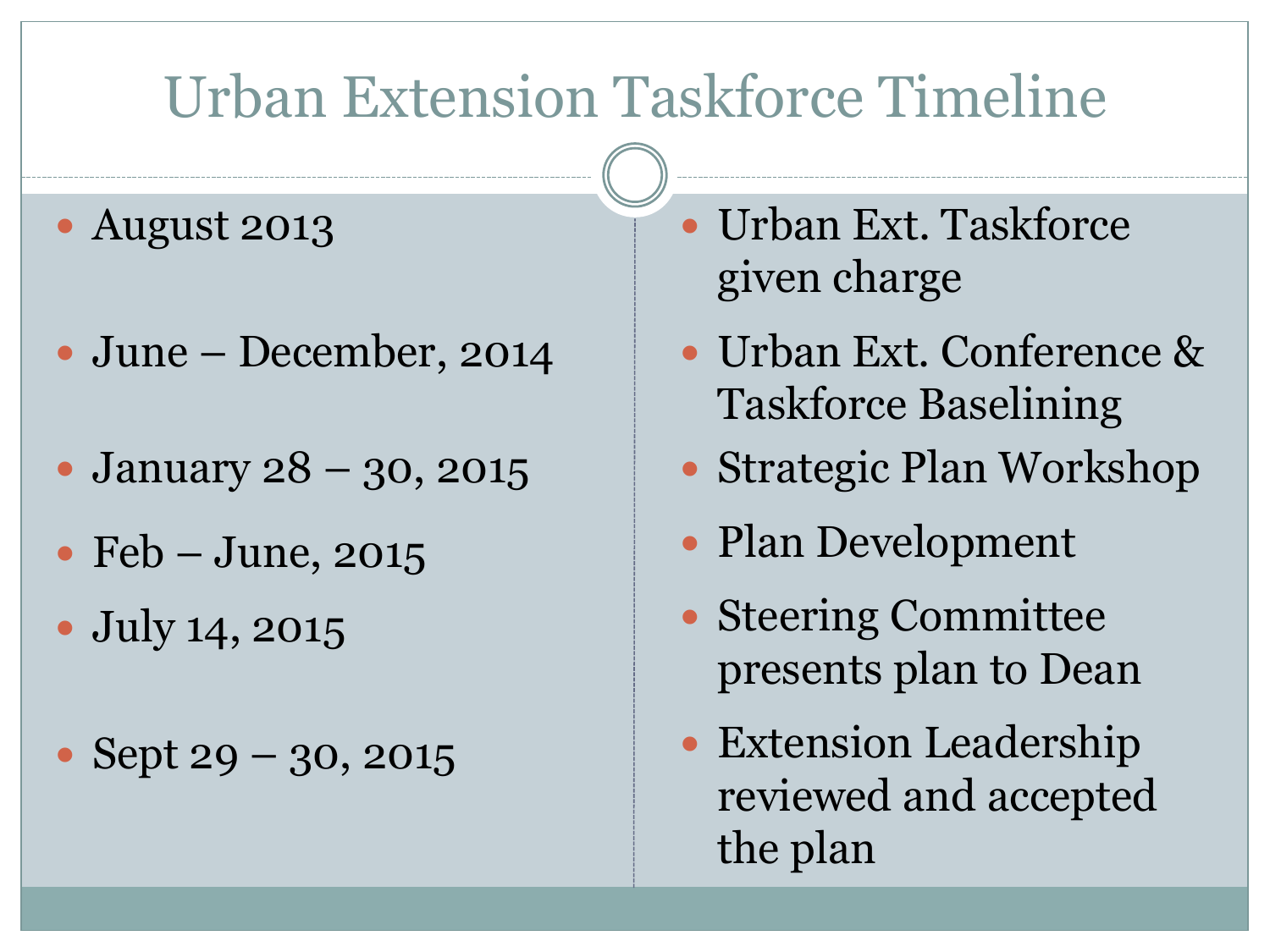# Urban Extension Workshop  $(June 24 - 26, 2014)$

- Identify strategies to move Urban Extension towards the best possible future by overcoming process constraints and emphasizing opportunities
- 47 attendees
	- All major urban areas represented (mostly Co. Ext. Dirs.)
	- All subject matter areas represented
	- $\triangleright$  Specialists, Administration, NUEL representation
- Process
	- > Issue Considerations and Urban Extension Scenarios Planning
	- Brainstorming Strategies for Achieving Desired Future
	- Next Steps to Maximize Work Accomplished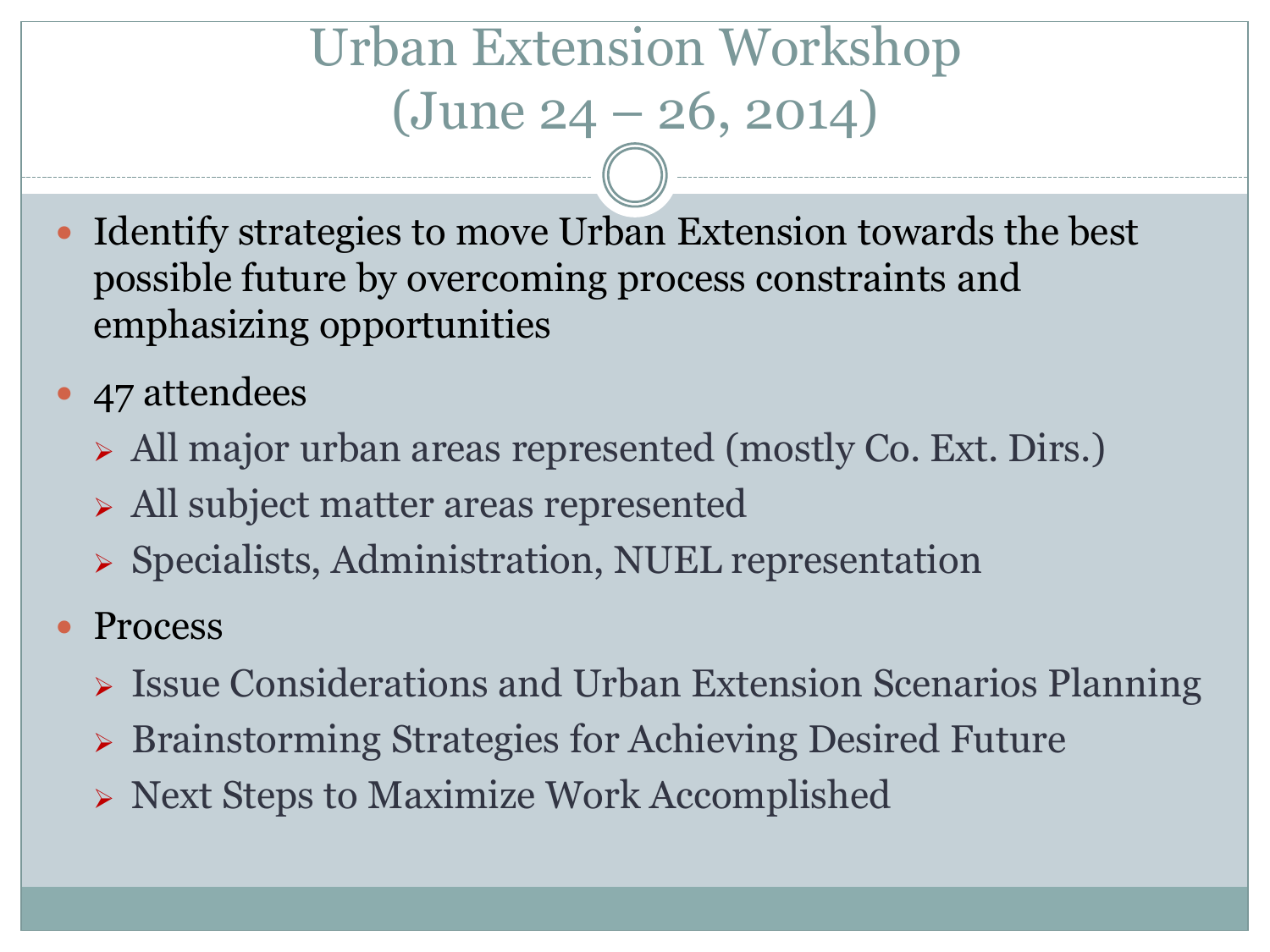#### Outcomes of the Urban Workshop

- Urban Extension Mission & Vision
- Urban Extension Goals in line with Road Map
- Urban Extension Guiding Principles
- Subcommittees
	- Urban Center white paper
	- Urban Staffing white paper
	- Urban BMPs tabled

• Identified the Strategic Planning Committee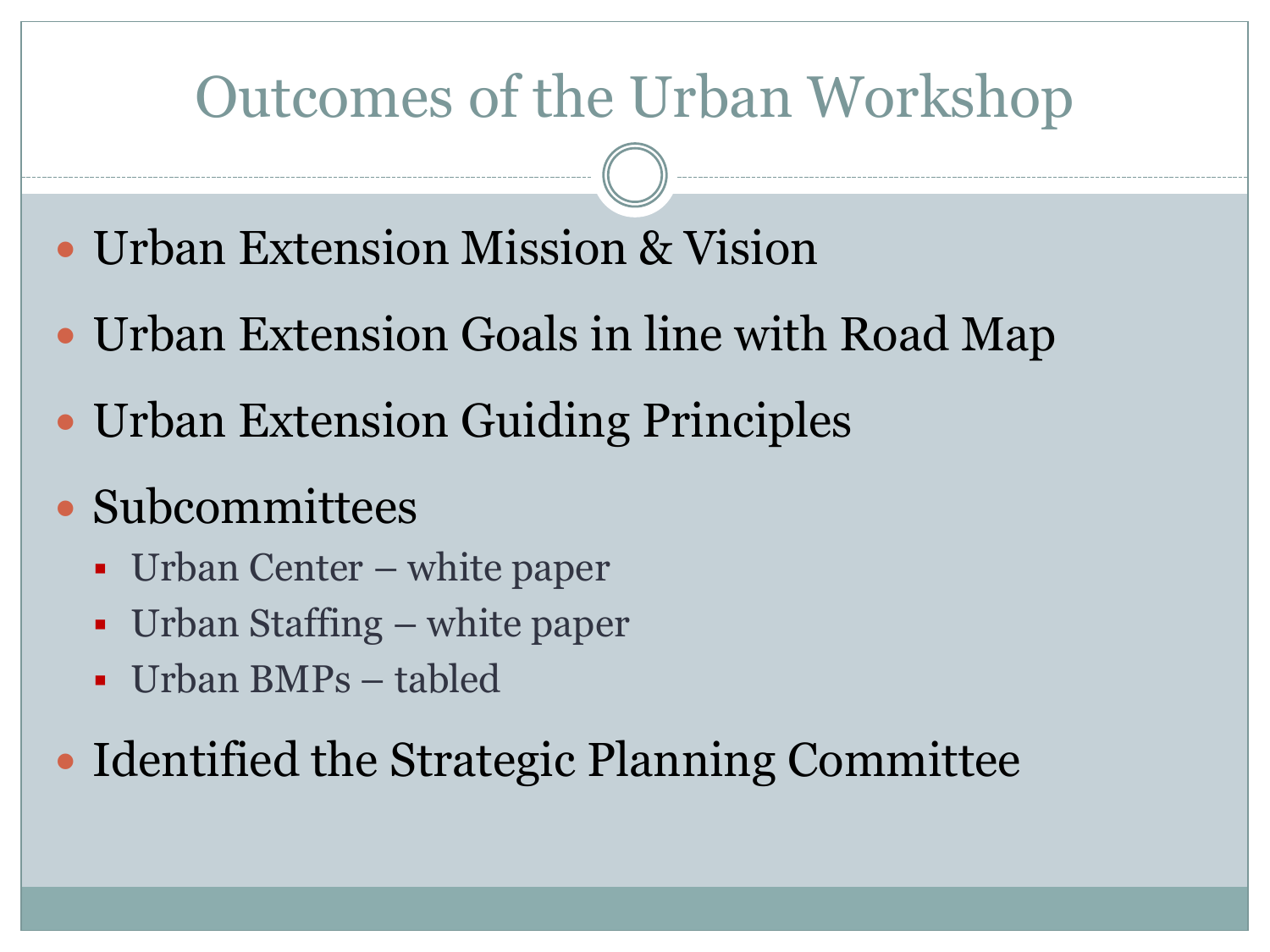#### Strategic Planning Committee

#### Steering Committee

- Rob Northrop, Hillsborough Co. (facilitator)
- Mary Campbell, Pinellas Co.
- Monica Elliot, Ft. Lauderdale REC
- Laura Warner, AEC
- Charlie Vavrina, DED

#### Core Committee

 Faith Oi (Pest Mgt University), Mel Morgan-Stowell (Brevard Co.), Natasha Parks (Duval Co.), Barbara Hughes (Seminole Co.), Roy Beckford (Lee Co.), Stephen Gran (Hillsborough Co.), Kendra Zamojski (Leon Co.), Teresa Olczyk (M-D Co.), Jon Mayer (Palm Beach Co.), Lisa Krimsky (M-D Co.), Joe Schaefer (DED)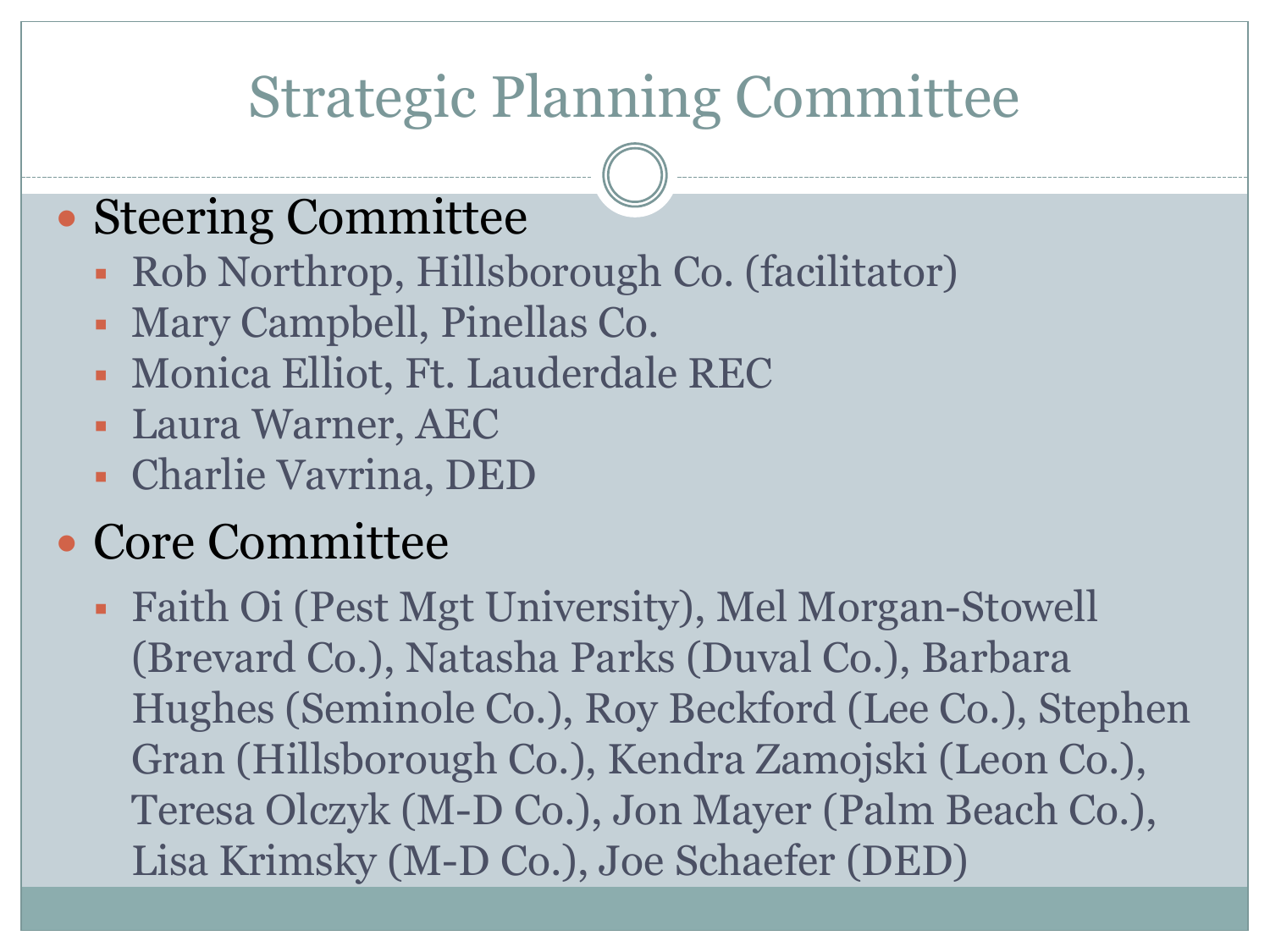Strategic Plan Workshop Jan. 28 – 30, 2015

The Strategic Plan Workshop outlined:

- Mission, Goals, Guiding Principles and Essential Elements, which are basically the component parts of our Urban Extension Platform
- Began a Delphi Process to develop Key Outcomes
- Set in motion "homework" assignments of weekly deliverables over an 8 week time line.
- Scheduled two additional face-to-face meetings for completion of the process.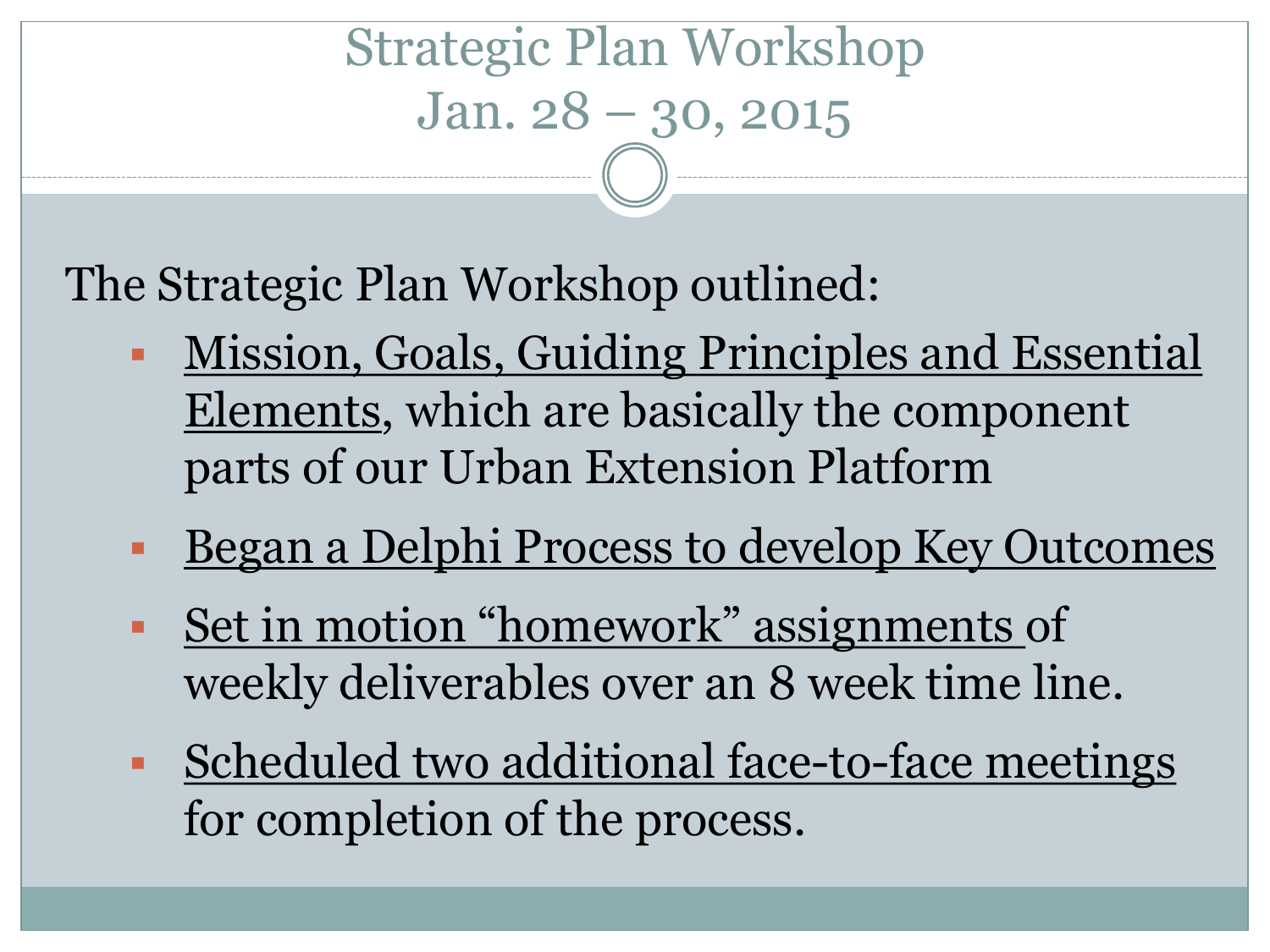# The Plan's Basic Building Blocks

- The Plan is multi-layered and consists of four basic building blocks:
	- **Essential Elements** = Criteria, Fundamental Aspects of Urban Extension (29)
	- **Key Outcomes** = Where we want to be in 5 to 20 years (29)
	- **Performance Indicators** = Our ruler to measure progress (116)
	- **Alternatives for Action** = Action options (70)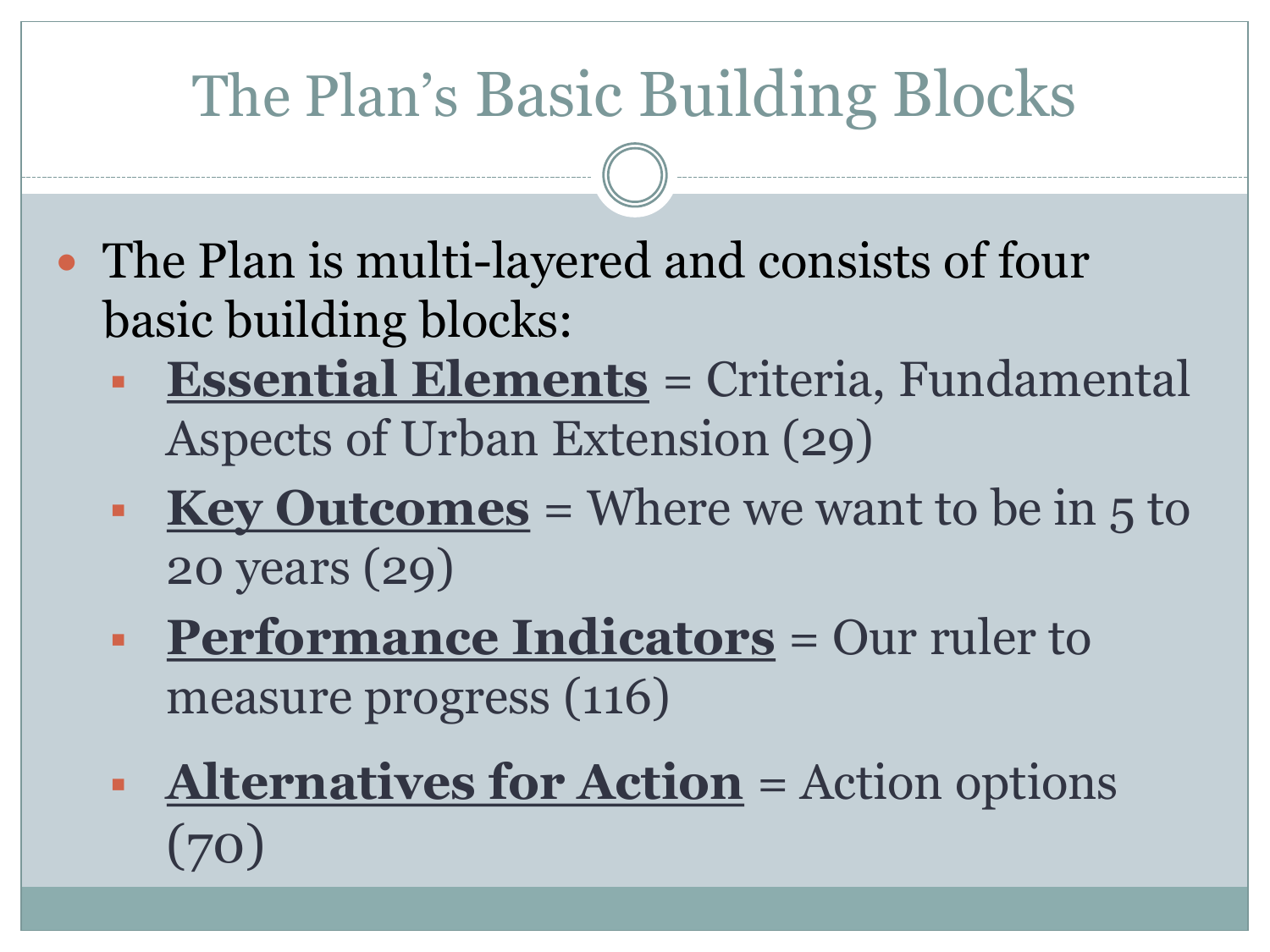# The Plan's Framework

- The building blocks were assigned to four basic frameworks:
	- *1.* **Institutional framework** *= our internal (UF & IFAS) economic & social relationships;*
	- 2.**Resources framework** = used for sustaining and enhancing Urban Ext.
	- 3. **Partnership framework** = our external economic and social relationships and
	- 4. **Implementation framework** = our education, research and technical efforts.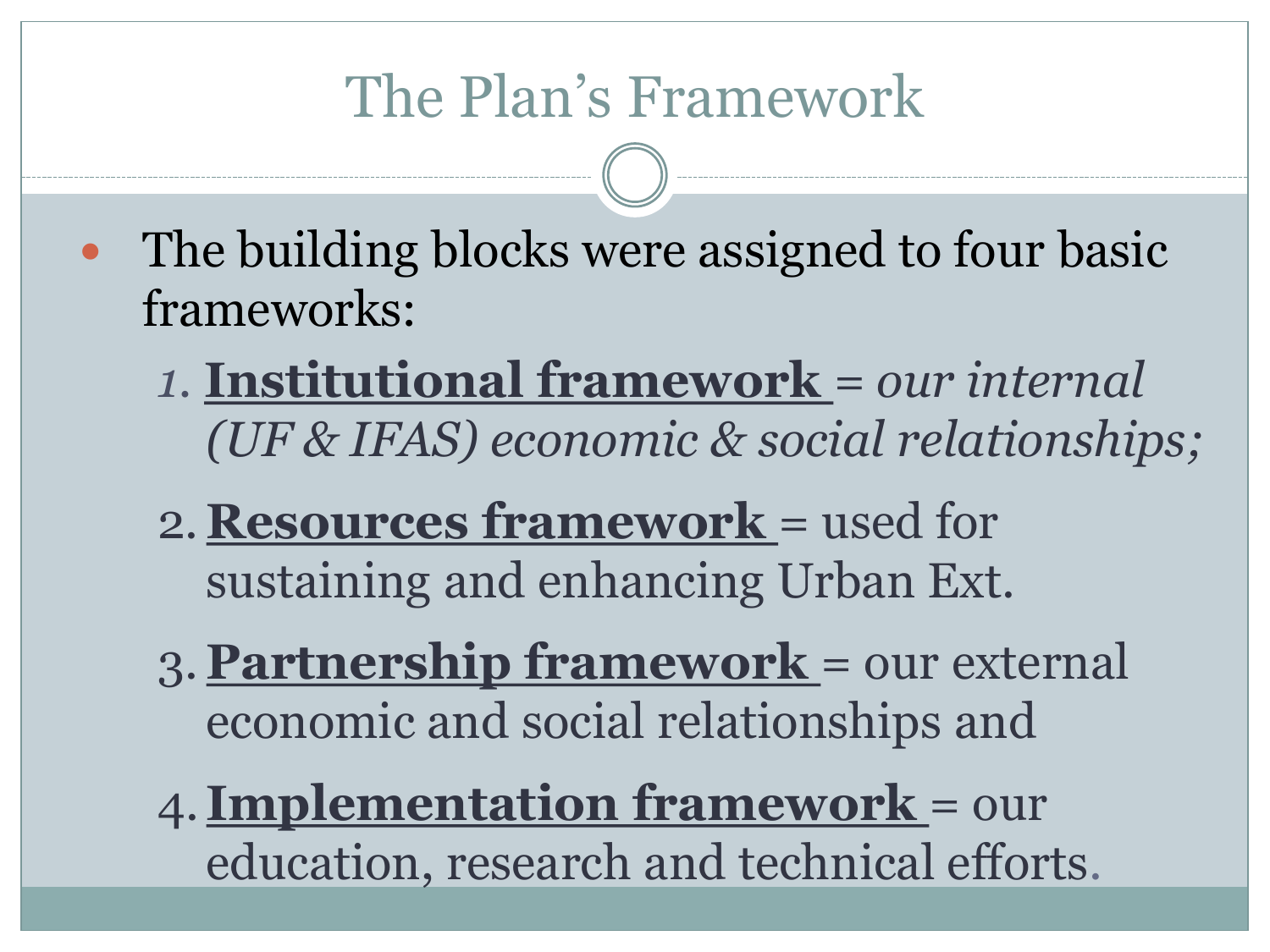# Some Things We Considered in the Plan

- Issues Driven Programming
- Flexibility vs Subj. Expertise
- Increased Diversity
- Visionary/Creative Leadership
- Clientele Accessibility
- Depth of Partnering
- Self-directed Advisory Councils
- Media Relations, Marketing
- Professional Development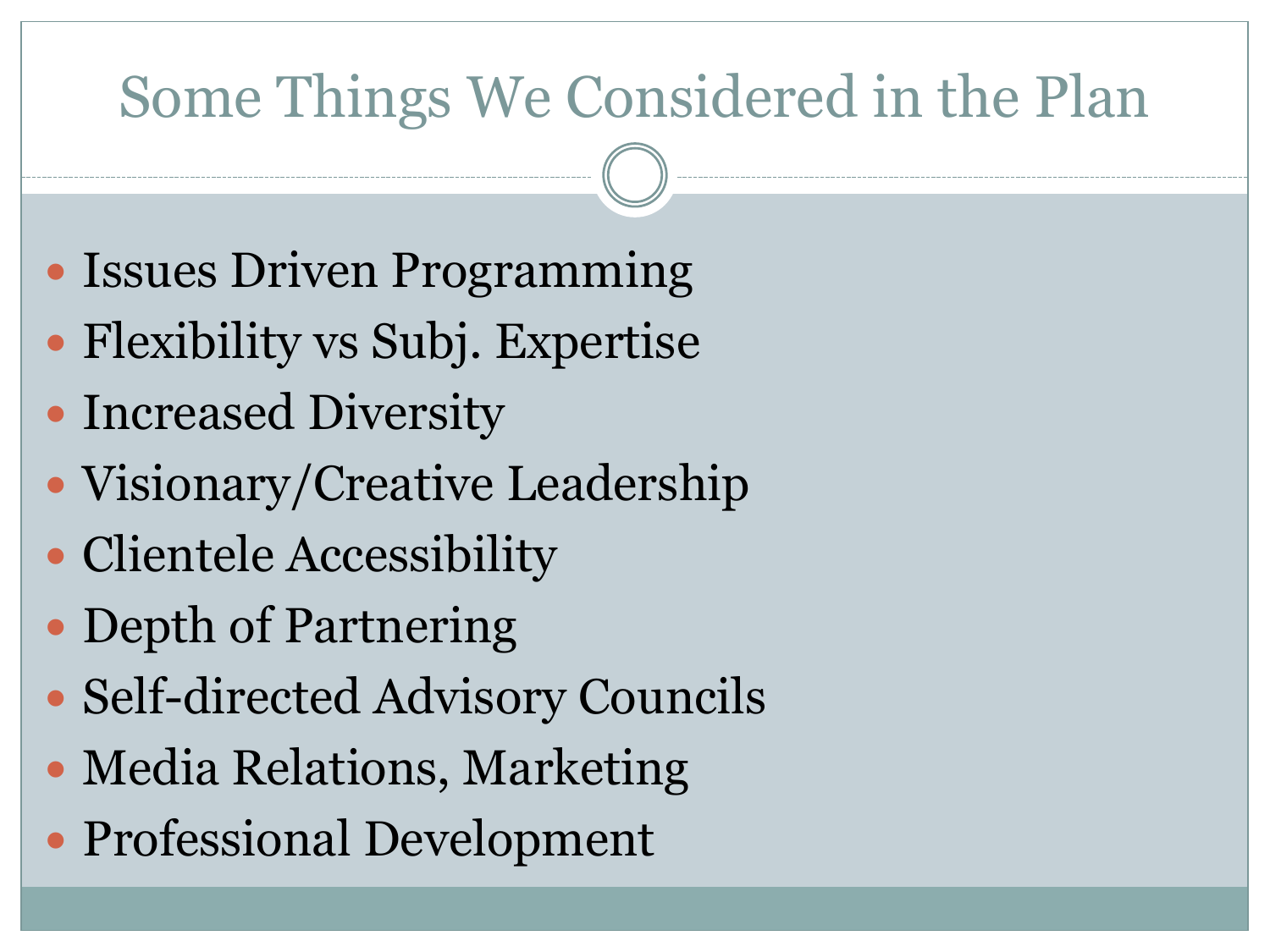#### An Element of the Plan

| <b>Essential</b><br><b>Element</b>                                                                                                                                               | <b>Extension Resources - Performance Indicators</b><br>(Sustaining and enhancing Urban Extension) | <b>Key</b><br><b>Outcome</b>                                          |              |                                                                                                                  |                                                                                                             |                                                                                                                      |  |  |  |  |  |  |
|----------------------------------------------------------------------------------------------------------------------------------------------------------------------------------|---------------------------------------------------------------------------------------------------|-----------------------------------------------------------------------|--------------|------------------------------------------------------------------------------------------------------------------|-------------------------------------------------------------------------------------------------------------|----------------------------------------------------------------------------------------------------------------------|--|--|--|--|--|--|
|                                                                                                                                                                                  | Low                                                                                               |                                                                       | Moderate     | Good                                                                                                             | Optimal                                                                                                     |                                                                                                                      |  |  |  |  |  |  |
| <b>Urban</b><br>extension<br>management<br>plan                                                                                                                                  | UF/IFAS does<br>not have a<br>management<br>plan for Urban<br>Extension.                          | A stand-alone<br>management<br>plan for Urban<br>Extension<br>exists. |              | A management<br>plan for Urban<br>Extension<br>exists with<br>some ties to<br>UF/IFAS<br>mission system<br>wide. | A fully<br>implemented<br>management<br>plan for Urban<br><b>Extension links</b><br>UF/IFAS<br>system wide. | UF/IFAS has a<br>management<br>plan for Urban<br>Extension<br>systematically<br>linked to the<br>UF/IFAS<br>mission. |  |  |  |  |  |  |
|                                                                                                                                                                                  | <b>Alternative for Action</b>                                                                     |                                                                       | Year<br>impl | <b>Responsible</b><br>party                                                                                      | <b>Capital costs</b>                                                                                        | Sept $29 - 30$ ,                                                                                                     |  |  |  |  |  |  |
| The Strategic Plan for Extension in<br>Metropolitan Regions is reviewed by<br>the Extension leadership team and<br>priorities & strategies for<br>implementation are determined. |                                                                                                   |                                                                       | $\mathbf{1}$ | Extension<br>Leadership<br>Team                                                                                  | <b>None</b>                                                                                                 | 2015 Ext.<br>Leadership<br>accepted plan                                                                             |  |  |  |  |  |  |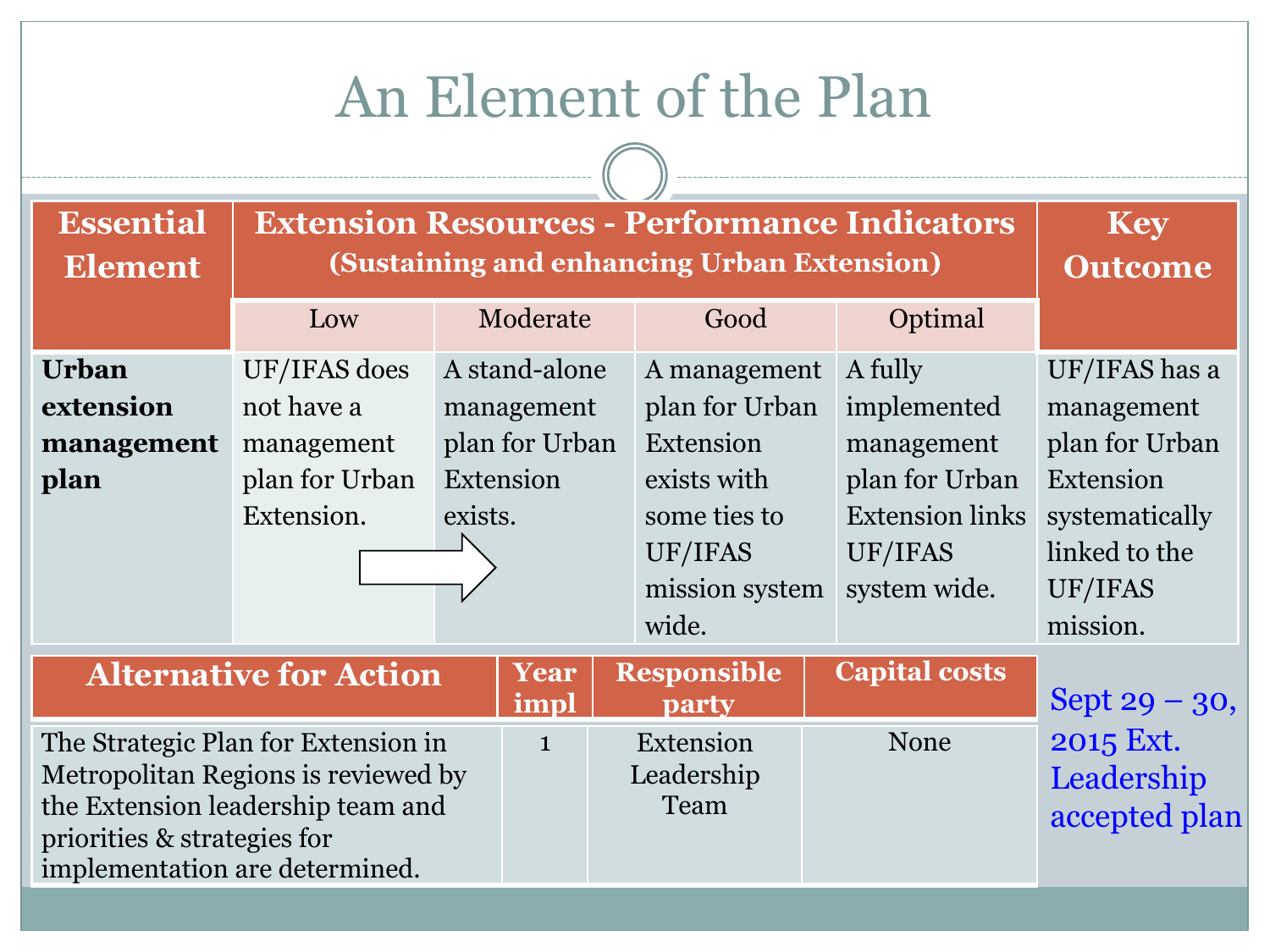#### An Element of the Plan

 $\bigcap$ 

| <b>Essential</b>                                                                                                                                                                                                                   | <b>Implementation Framework - Performance</b>                                                    | <b>Key</b>                                                                                    |              |                                                                                                                                                  |                                                                                                                                                                               |                     |                                                                                                                                                                    |  |  |  |  |
|------------------------------------------------------------------------------------------------------------------------------------------------------------------------------------------------------------------------------------|--------------------------------------------------------------------------------------------------|-----------------------------------------------------------------------------------------------|--------------|--------------------------------------------------------------------------------------------------------------------------------------------------|-------------------------------------------------------------------------------------------------------------------------------------------------------------------------------|---------------------|--------------------------------------------------------------------------------------------------------------------------------------------------------------------|--|--|--|--|
| <b>Element</b>                                                                                                                                                                                                                     |                                                                                                  | <b>Outcome</b>                                                                                |              |                                                                                                                                                  |                                                                                                                                                                               |                     |                                                                                                                                                                    |  |  |  |  |
|                                                                                                                                                                                                                                    | (Education, research and technical efforts)                                                      |                                                                                               |              |                                                                                                                                                  |                                                                                                                                                                               |                     |                                                                                                                                                                    |  |  |  |  |
|                                                                                                                                                                                                                                    | Low                                                                                              | Moderate                                                                                      |              | Good                                                                                                                                             |                                                                                                                                                                               | Optimal             |                                                                                                                                                                    |  |  |  |  |
| <b>Needs</b><br>assessment                                                                                                                                                                                                         | Extension<br>agents conduct<br>pre/post<br>assessments for<br>specific<br>individual<br>classes. | Extension<br>conducts ed.<br>needs<br>assessment in<br>cooperation<br>with local<br>partners. | <b>Needs</b> | assessments<br>and other<br>existing data<br>are used to<br>determine<br>research, mgt.<br>& ed. needs at<br>state, district &<br>county levels. | Every 5 years, a<br>comprehensive<br>urban needs<br>assessment is<br>implemented to<br>determine<br>research, mgt.<br>and ed. needs at<br>state, district &<br>county levels. |                     | Comprehensive<br>unbiased,<br>research based<br>urban needs<br>assessments to<br>systematically<br>collect and<br>analyze info to<br>determine<br>research, mgt. & |  |  |  |  |
| <b>Alternative for Action</b>                                                                                                                                                                                                      |                                                                                                  |                                                                                               | Year<br>impl | <b>Responsible</b><br>party                                                                                                                      |                                                                                                                                                                               | Capital<br>costs    | ed. needs are<br>undertaken                                                                                                                                        |  |  |  |  |
| UF/IFAS, in cooperation with local partners<br>and contracted services, will conduct a needs<br>assessment to determine knowledge gaps<br>and educational needs in both content and<br>process to address issues in urban regions. |                                                                                                  |                                                                                               | $\mathbf{1}$ | Dean, AEC, PIE,<br>\$98,000<br>Center Dirs., DEDs<br>and CEDs                                                                                    |                                                                                                                                                                               | Approved<br>12/2015 |                                                                                                                                                                    |  |  |  |  |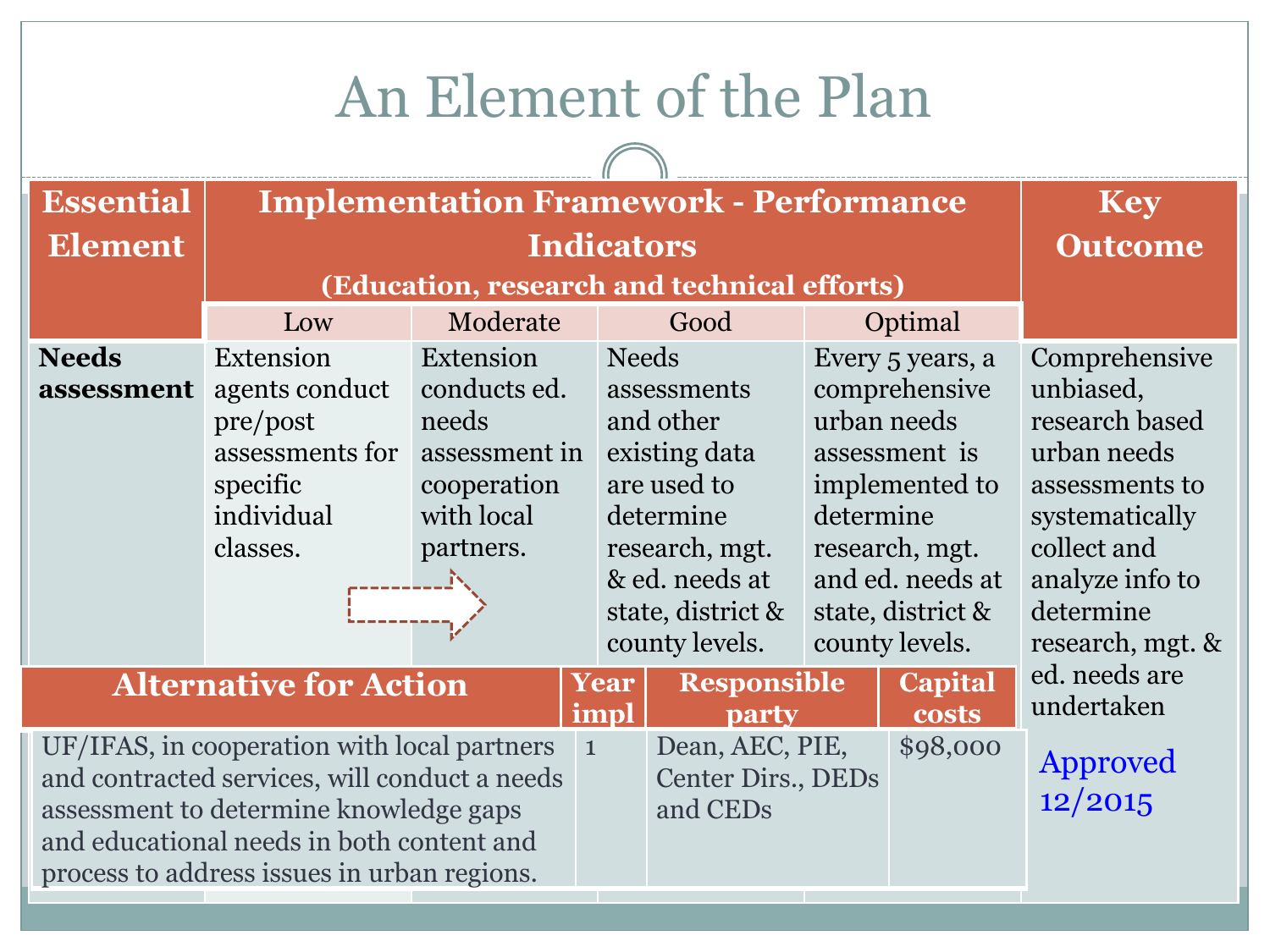# The "Plan"

- The *Extension Strategic Plan for Metropolitan Regions* identifies a series of measurable steps that guide activities and resources toward preset outcomes, with a time line for completion by a responsible person, party, or partnership.
- The Strategic Plan itself is best seen as a longterm (overall 20 yrs) and adaptable plan of action, not a static product.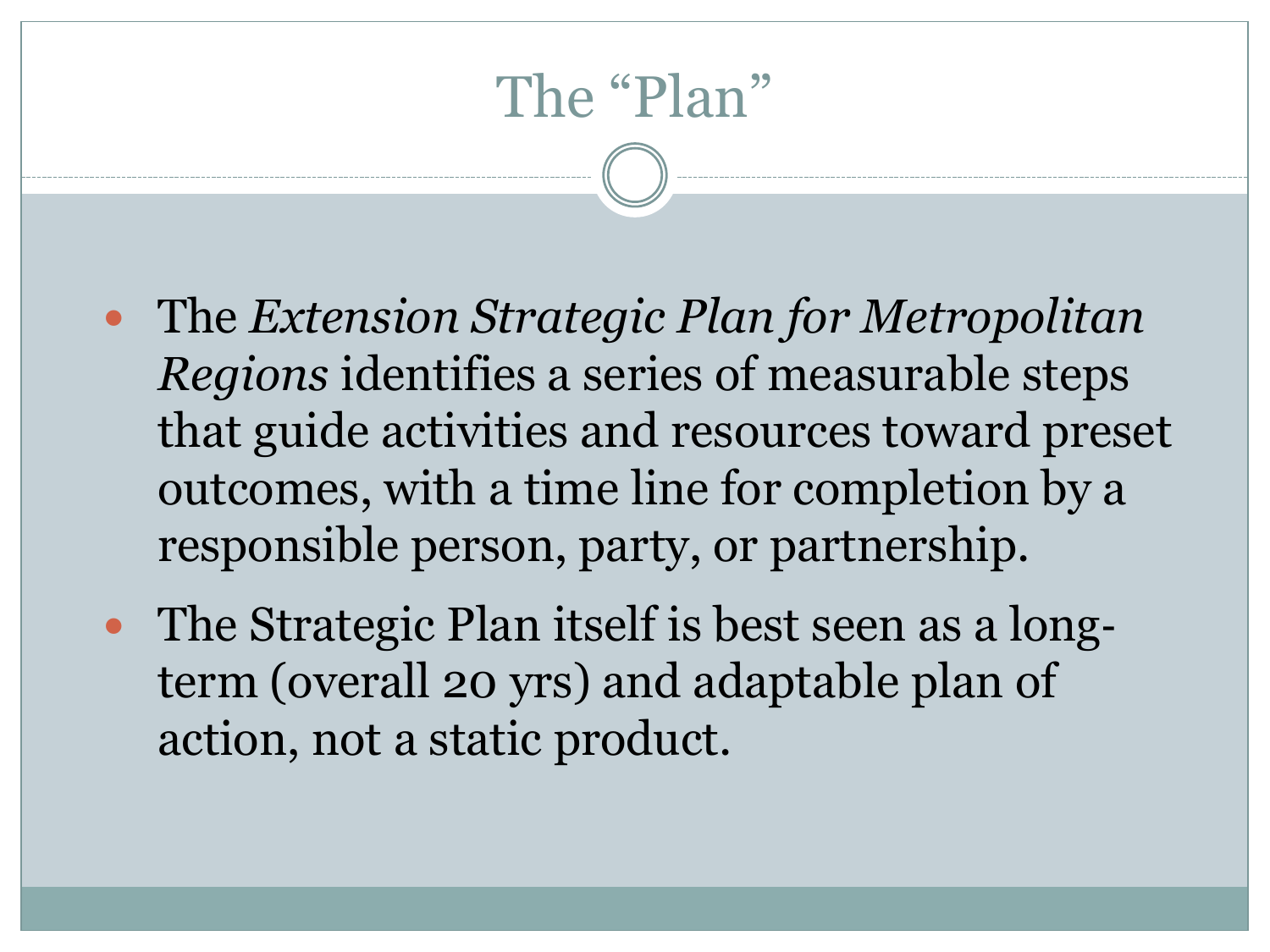# The "Plan"

- The Strategic Plan process provides IFAS and its urban partners with Adaptive Management capabilities to adjust decision making as the urban complexion changes or outcomes from our actions and other events become better understood.
- The Plan further allows for continuous monitoring to ensure Extension remains relevant and resilient in all its endeavors.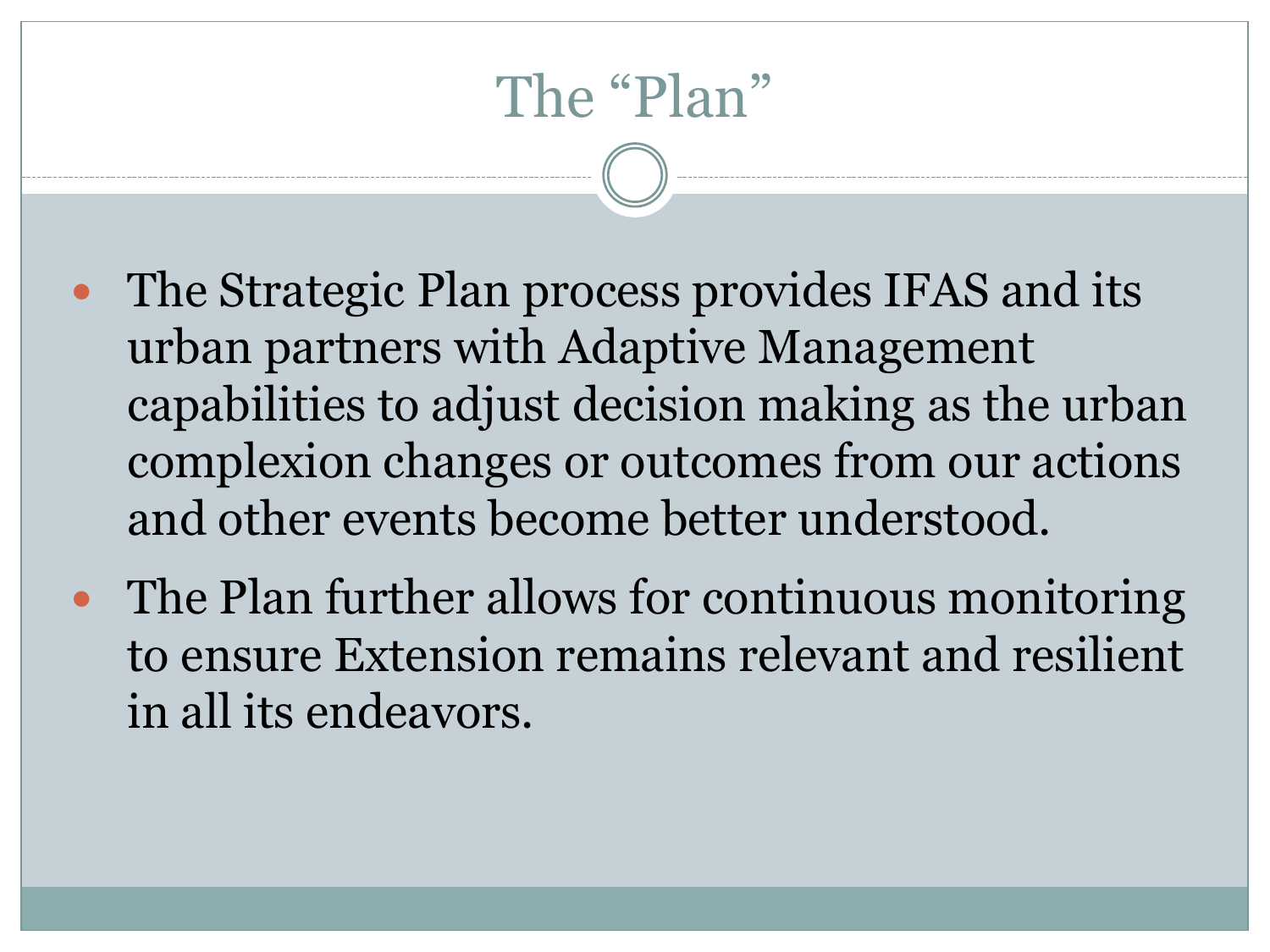# So How Do You Eat this Elephant?

Extension Administration has committed to initially focus on 6 Essential Elements

- a. Hiring urban specific staff (project oriented, UF wide thrust, increased diversity and a possible Legislative Budget Request)
- b. Funding a research ass't to oversee an Urban Needs Assessment
- c. Engage UF/IFAS Development office in Sponsorship Recruitment
- d. Reinforcing the Logic Model approach for urban project management
- e. Expanding Overall Advisory Committee recruitment, training
- f. Increasing accounting support for Revenue Enhancement efforts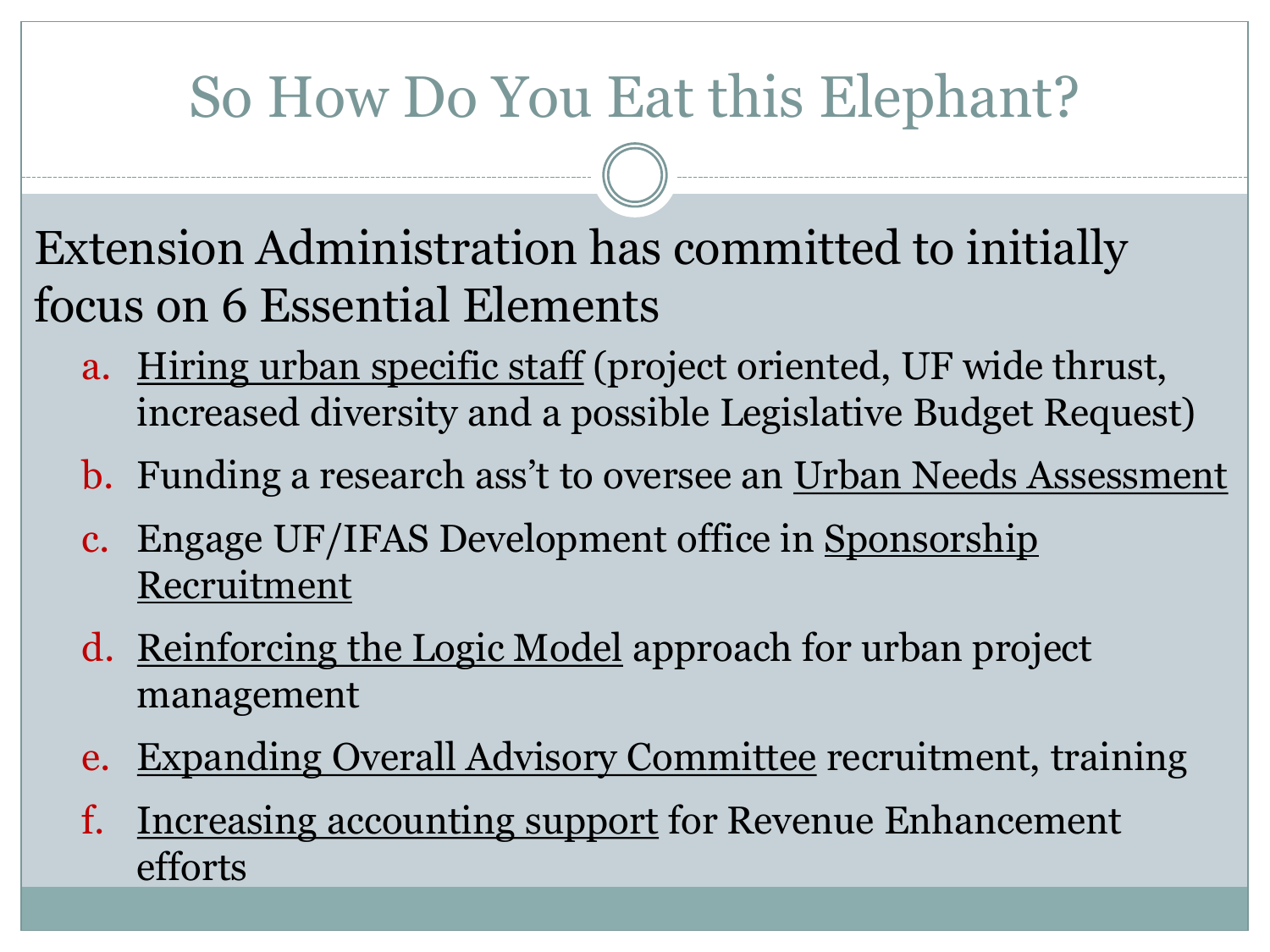# The "Plan"

- Overall, the ultimate aim of this tool is to provide our urban constituencies the same quality service we have provided traditionally but with an eye toward their specific needs, changing situations and demographics.
- In effect however, it is a plan for all Extension efforts in the future.